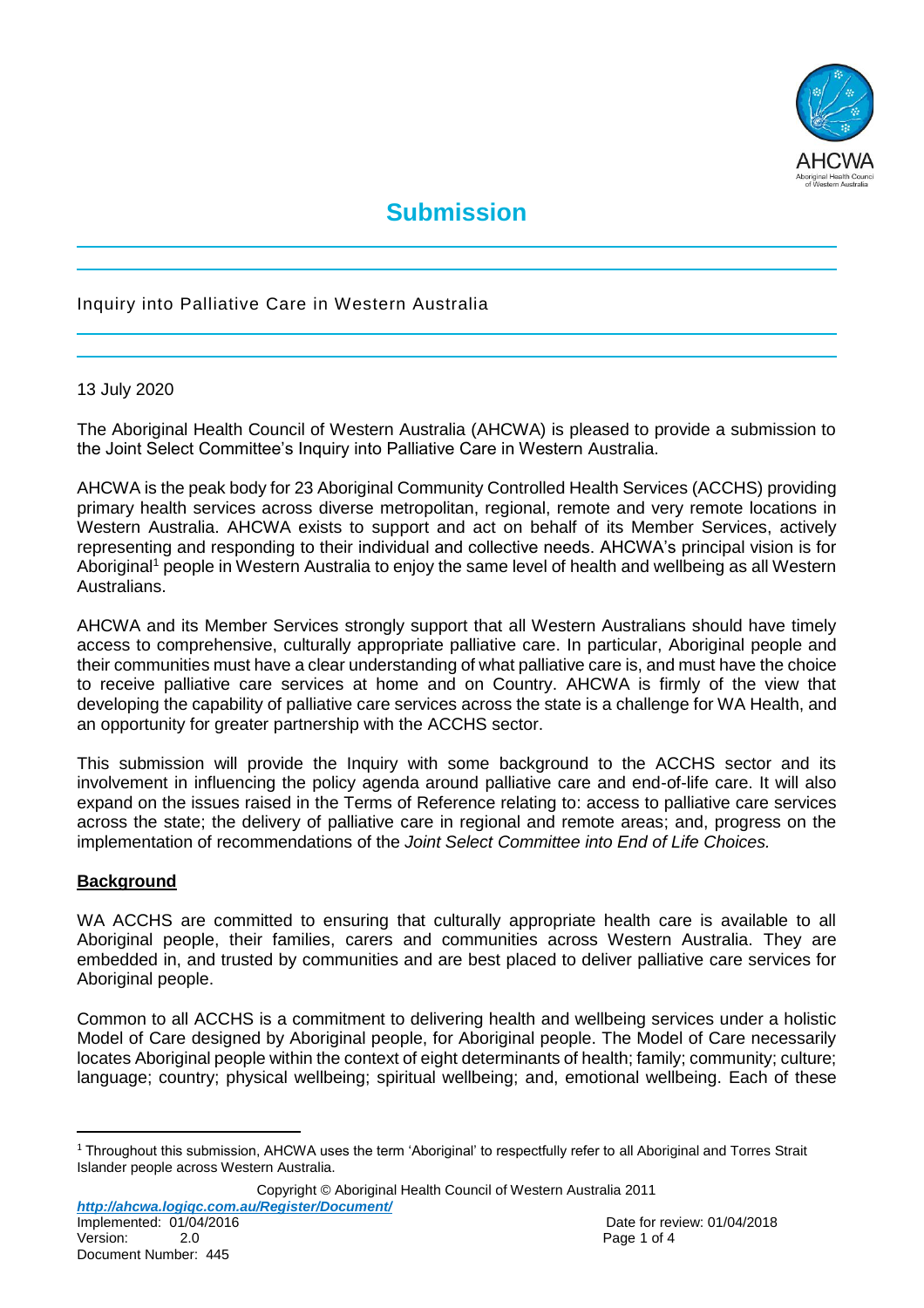

elements is fundamental to the health and well-being of Aboriginal people, their families and communities and must be the foundation for any palliative care services for Aboriginal people in WA.

AHCWA has actively promoted the ACCHS Model of Care through engagement with key WA Government palliative care and end-of-life policy consultations in recent times. AHCWA staff appeared at the Joint Select Committee on End-of-Life Choices Inquiry in March 2018 to provide evidence on behalf of the sector, and provided a submission to the Ministerial Expert Panel's Discussion Paper on Voluntary Assisted Dying in May 2019. Throughout these engagements, AHCWA has strongly recommended the need for ACCHS to lead the end-of-life choices discussions with Aboriginal people, and to deliver culturally secure palliative care services within Aboriginal communities.

AHCWA acknowledges the release of *Implementation Plan One 2020-2022* (IP1) for the *WA End-of-Life and Palliative Care Strategy 2018-2028* earlier this year. Due to the broad impact of the COVID-19 pandemic on the WA Health System, AHCWA has not yet had the opportunity to engage in this space, however, looks forward to any opportunities to engage meaningfully with WA Health on this work.

#### **Information relevant to the Inquiry's Terms of Reference**

#### **Access to palliative care services across the state**

AHCWA and its Member Services firmly believe and recommend that everyone should have the choice to receive palliative care services at home, wherever their home is located. Choice is significantly impacted by availability and access to services and, while AHCWA acknowledges that domiciliary palliative care is available in the Perth metropolitan area, this option is not available across the state. Access to comprehensive domiciliary palliative care services, including symptom control and end-of-life care, must be available to all people living in regional and remote areas.

True access to palliative care services for Aboriginal people also requires that those services are culturally appropriate. While there continues to be lack of access to comprehensive, culturally secure palliative care services in rural and remote areas, AHCWA welcomes the IP1's culturally sensitive approach for the future.

#### **Palliative care service delivery in regional and remote areas**

ACCHS staff are passionate about being able to provide quality palliative and end-of-life care to patients in their communities. Key enablers for this to occur include:

- Communication between palliative care specialists and tertiary hospitals, and regional and remote ACCHS;
- Recognition of the current skill and expertise of ACCHS clinics to deliver palliative care services in their local communities; and
- A genuine investment in the capacity and capability of the ACCHS sector to deliver palliative care services.

ACCHS must remain connected to their patients when they are in a tertiary hospital or under the care of a palliative care specialist, especially when discharge planning commences. Telehealth is an effective option for facilitating a collaborative discharge ensuring ACCHS are engaged early in the care of the patient. Often palliative Aboriginal people are discharged to small local hospitals in their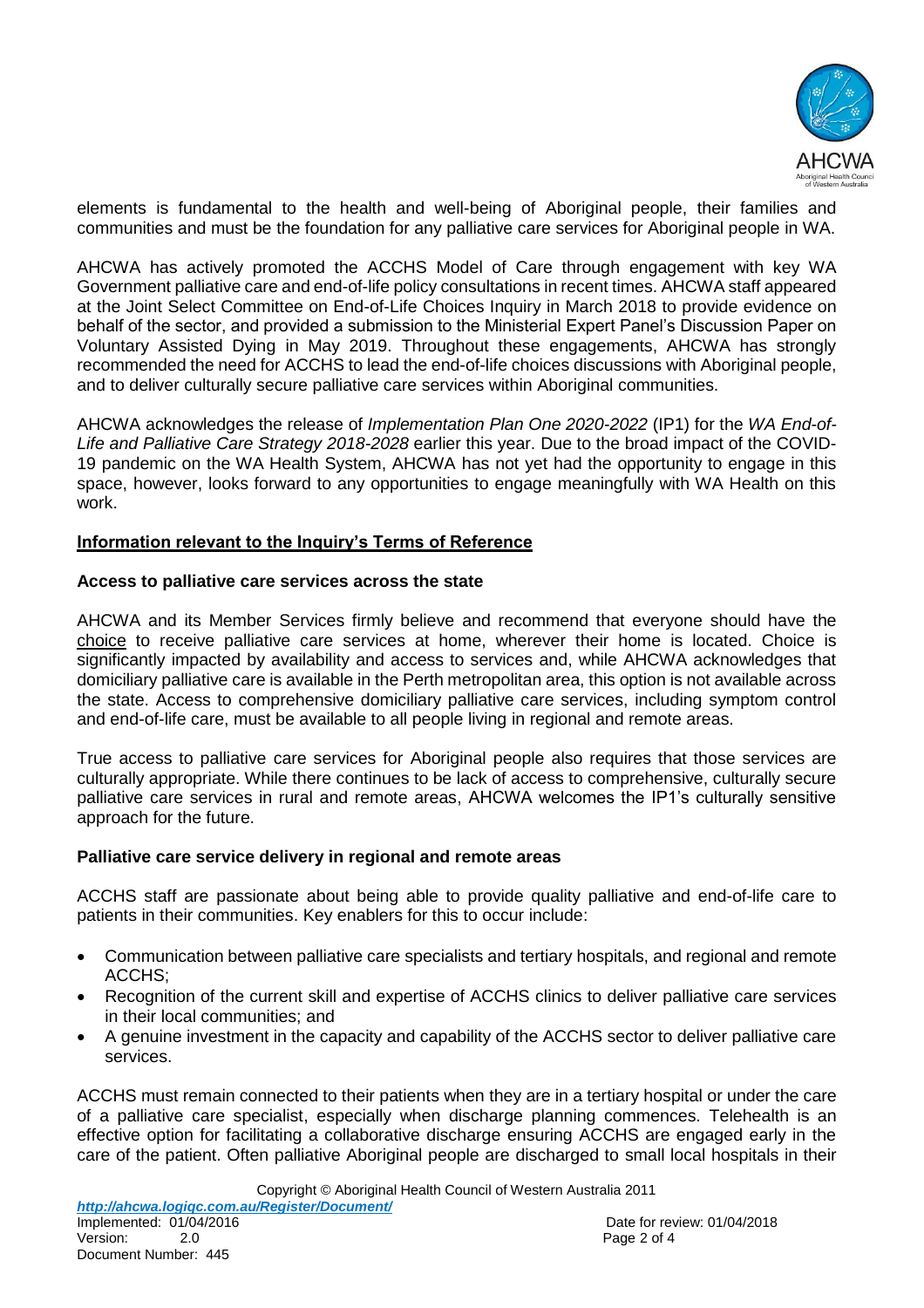

area, with no contact made with the local ACCHS as it is presumed that they do not have the capacity to manage palliative care. Issues also occur when ACCHS are engaged too late in the discharge planning process, at the last minute, and are required to support terminal care.

ACCHS currently support Aboriginal people with a life-limiting illness and their families in line with the holistic Model of Care. Palliative care interventions may involve: organising family meetings to plan palliative and end-of-life care; managing a roster of Aboriginal Health Worker staff who are trusted by the patient and their family to provide care; sourcing appropriate equipment and resources in a timely manner; and, engaging other services as required. As the care needs of a patient increase, many ACCHS are flexible and adaptable to the required changes in medical care and emotional support.

The capacity of ACCHS and clinics to deliver palliative care services varies across the state, however, all ACCHS have a variety of experience, expertise and diversifiable skills to provide culturally secure, primary health care to their communities. AHCWA strongly supports that the government commits to investing in capacity building across the ACCHS sector to deliver specialist community palliative and end-of-life care.

## **Progress on the implementation of recommendations of the** *Joint Select Committee into End of Life Choices*

AHCWA offers general comments in relation to the recommendations detailed below:

## **Recommendations 8 and 13: Adequate funding for community and regional palliative care providers amid growing demand**

- In addition to the issues previously noted regarding the need for capacity building for the provision of palliative care services, additional funding is also required to train Aboriginal Health Workers and other ACCHS staff to support their communities about palliative care.
- The need for capacity building extends to the preparation of resources for ACCHS to set-up or further develop palliative care services in regional and remote areas.

#### **Recommendation 10 and 11: Appropriately defining palliative care, and providing comprehensive, accessible and practical information to educate professionals and communities about palliative care**

- It is AHCWA's view that the WA community still does not have a clear and comprehensive understanding of palliative care. Too often, the perception is that palliative care is about providing medication for pain, and end-of-life care for 'cancer' rather than for other lifelimiting conditions such as renal failure and other chronic diseases.
- There is a general lack of awareness that palliative care optimises the lives of patients (including their social, emotional and spiritual wellbeing), and that it is of value to all people with a life-limiting illness.
- There continues to be a lack of culturally appropriate resources for Aboriginal people to explain palliative care. Given the deep-seeded cultural perceptions of death and dying held by many Aboriginal people and their communities, it is very important that the benefits of engaging in palliative care in the early stages of a life-limiting illness are clearly defined.
- Resources and educational material must also be developed with culturally appropriate language and images to support community understanding of palliative care.